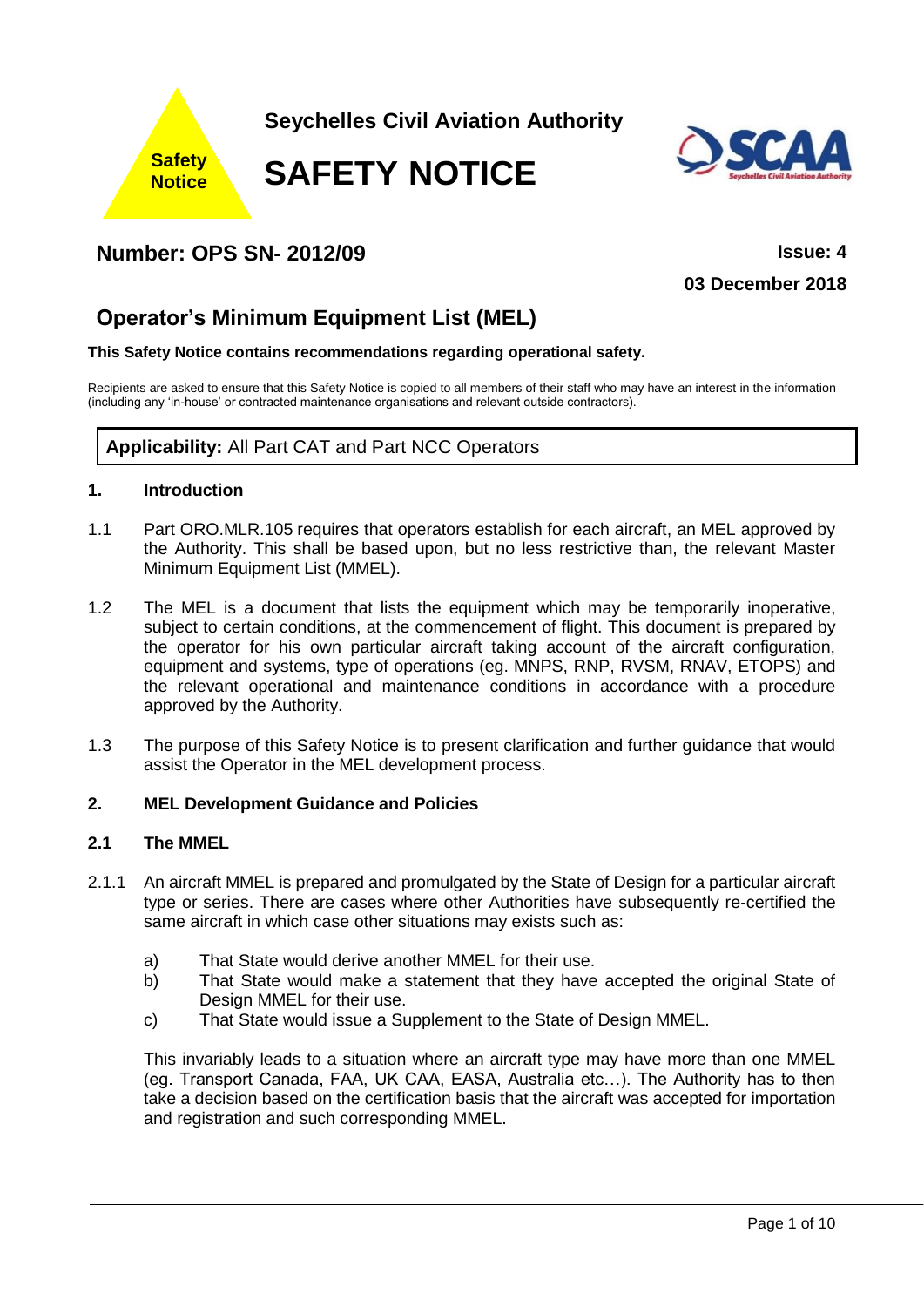- 2.1.2 Prior to commencing the MEL development process, the Authority strongly recommends that the operators consult the Authority on the correct MMEL to be utilised for a particular aircraft type.
- 2.1.3 The MMEL cannot address individual variables such as equipment annotated as "If installed", nor standard terms such as "As required by Regulations" where operators are required to review the actual aircraft equipment fit, aircraft modification status, operational regulations, technical requirements applicable in the State where the aircraft is registered. It is for these reasons that a MMEL shall under no circumstance be presented to or approved by the Authority as a means of compliance to an Operator's MEL as required by Part ORO.MLR.105.

# **2.2 The MEL and Operations Manual**

- 2.2.1 The MEL forms part of the Operations Manual (Part B Section 9). Operators may choose to publish the MEL as a separate document. In such a case, the Operations Manual shall contain a statement to this effect and the MEL shall nevertheless be formatted as per the operator's Operations Manual.
- 2.2.2 In view of the difficulties in maintaining the revision and amendment status as per the Part B, it is accepted that the MEL may have a separate revision and amendment status to that of Part B on condition that this is specifically stated in Section 9 of Part B.
- 2.2.3 The Authority will accept an electronic copy of the MEL as long as it contains all the necessary information as presented in the paper copy and only if it is the official means of controlled promulgation by the Operator to all other parties.

# **2.3 The Format and Content of an MEL**

- 2.3.1 Reference shall be made to the AMCs to ORO.MLR.105 for the The format and content of the MEL. The AMCs also address acceptable preamble and definitions. Note that the MMEL preamble is not acceptable for use as an operator's MEL preamble.
- 2.3.2 In addition to the AMC, the first line of the Preamble (1.) shall also, the following statement: "The MEL has also been produced in accordance with {manufacture/State of Design} MMEL dated xxxx Revision xxxx and takes into account CS-MMEL dated xxxx Revision xxxx."

## **2.4 The MEL Preamble, Definition and Clarification Notes.**

- 2.4.1 The MEL "Preamble" shall conform to AMC1 ORO.MLR.105(d) and AMC1 ORO.MLR.105(d)(1). Operators are advised that the MMEL Preamble in its entirety is not acceptable for use as an MEL Preamble as the intent and purpose of the two publications differ. Certain relevant information may be extracted such as definition of specific terms used by the manufacturer that is essential for MEL usage (if this does not conflict with JAR OPS or MMEL/MEL) and abbreviated operational or maintenance procedures.
- 2.4.2 Notes and Definitions are required to allow the user to interpret the MEL properly and further contribute to standardised interpretation and dispatch.
- 2.4.4 It should be noted that EASA Air OPS does not specifically utilise the term "Dispatch" but rather states in GM1 ORO.MLR.105 (a) that the MEL is applicable up to the commencement of flight. The commencement of flight is subsequently defined in CS-MMEL BOOK 2 as the point when an aircraft begins to move under its own power for the purpose of preparing for take off. In the case of a helicopter, it refers to the moment the helicopter commences air or ground taxi. For the purpose of this requirement the Authority accepts the term "dispatch" to be utilised to mean this point.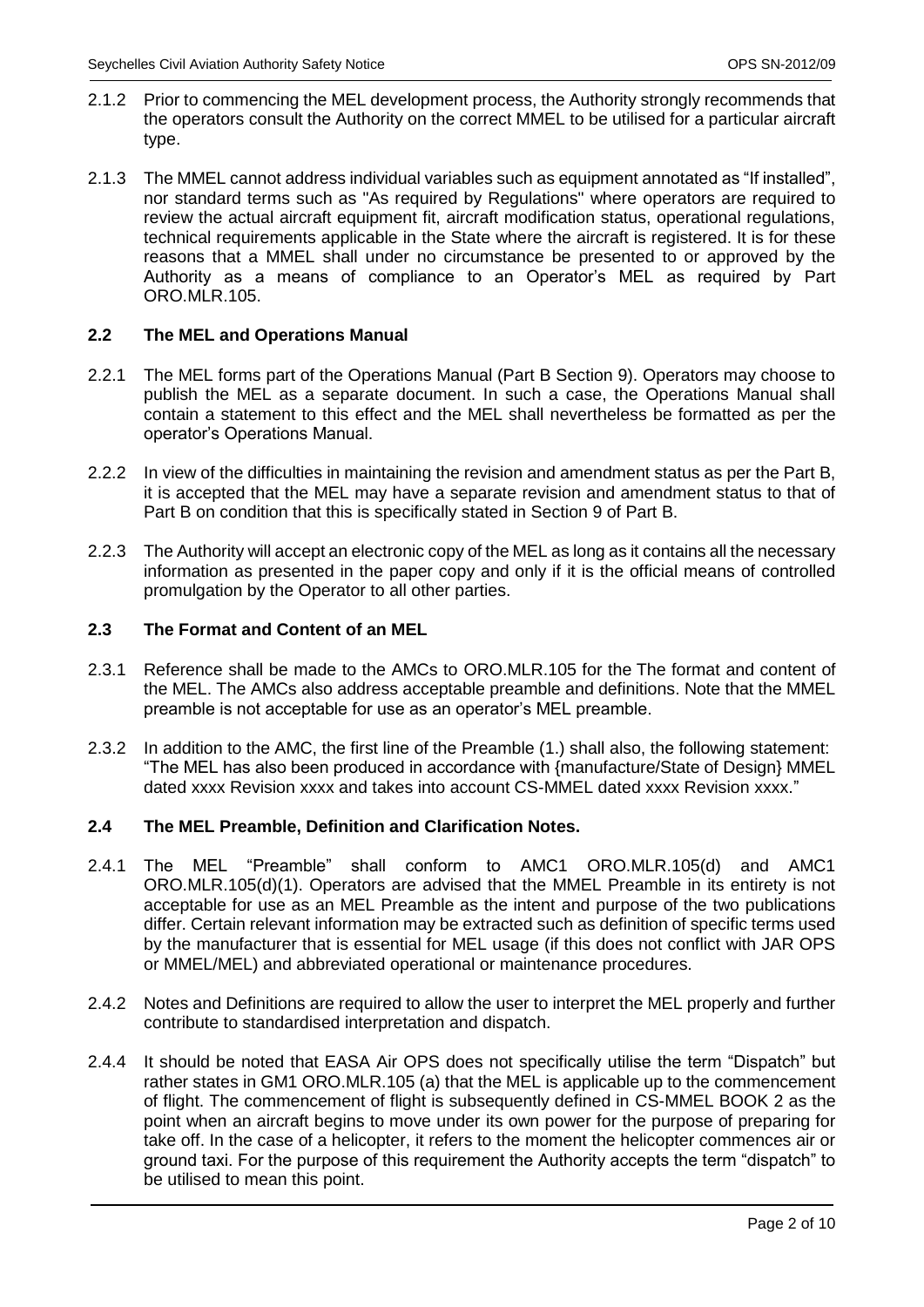- 2.4.5 In such a case, if a failure occurs during the taxy phase before the start of the take-off roll, any decision to continue the flight shall be subject to pilot judgment and good airmanship. The commander may refer to the MEL before any decision to continue the flight is taken (AMC2 ORO.MLR.105(d)(3) refers). This statement shall be made in the Clarification Notes of the MEL.
- 2.4.6 The operator's MEL shall include policies and/or procedures, to deal with any failures which occur between the start of taxy and take-off brake release.
- 2.4.7 In some cases, operators may choose an alternative dispatch point which may be earlier such as door closed. As such, the definition list shall be supplemented by a definition of "Dispatch" as intended to be utilised by the Operator and shall also take into account 2.4.4 and 2.4.6 above.
- 2.4.8 The following "Clarification Notes" shall be added to the MEL Preamble as Section 10 and shall take into account 2.4.5. Additionally, the Authority has considered it necessary to provide other material which shall be included as follows:

#### a) **"It is not reasonably practical to repair or replace before the commencement of flight /it is not reasonably practicable for repairs or replacements to be made":**

The intention of either of these statements in an MMEL or MEL is that the aircraft may be dispatched if there are inadequate available spares or if there are no qualified and authorised personnel on base to perform the task. The definition is not dependent on whether there is enough time available to complete the task before the next flight. If the aircraft is at a maintenance base or any other airport, but the spare(s) or manpower are not available, then the aircraft may be dispatched. As soon as the aircraft lands at an airport where the spares are available and there are qualified and authorised personnel on base, the defect must be rectified.

This statement is to be clarified as follows: "*These statements are intended to cover situations where there is a lack of a replacement part(s), inadequate engineering*  resources or manpower to enable the defect to be rectified. It is not intended that *operational restrictions such as time constraints or subsequent impact to the operator's schedule be factors in such considerations."*

b) **"The aircraft may depart on the flight or series of flights for the purpose of returning directly to a base where repairs or replacements can be made / the aircraft may continue the flight or series of flights but shall not depart an airport where repairs or replacements can be made":**

The intention of these statements is that once the aircraft lands at the maintenance base, the aircraft shall not be dispatched until the defect has been rectified.

This statement shall be clarified as follows: "*This statement is intended to allow the aircraft to be flown, using the most direct route, to the nearest maintenance base where arrangements for repairs or replacements can be made."*

# **2.5 List of Effective Pages and Table of Content**

- 2.5.1 All operator MELs shall include an accurate List of Effective Pages and Table of Content.
- 2.5.2 The List of Effective Pages shall list the date of the last amendment for each page of the MEL. The date and revision status of each page of the MEL must correspond to that shown on the List of Effective Pages.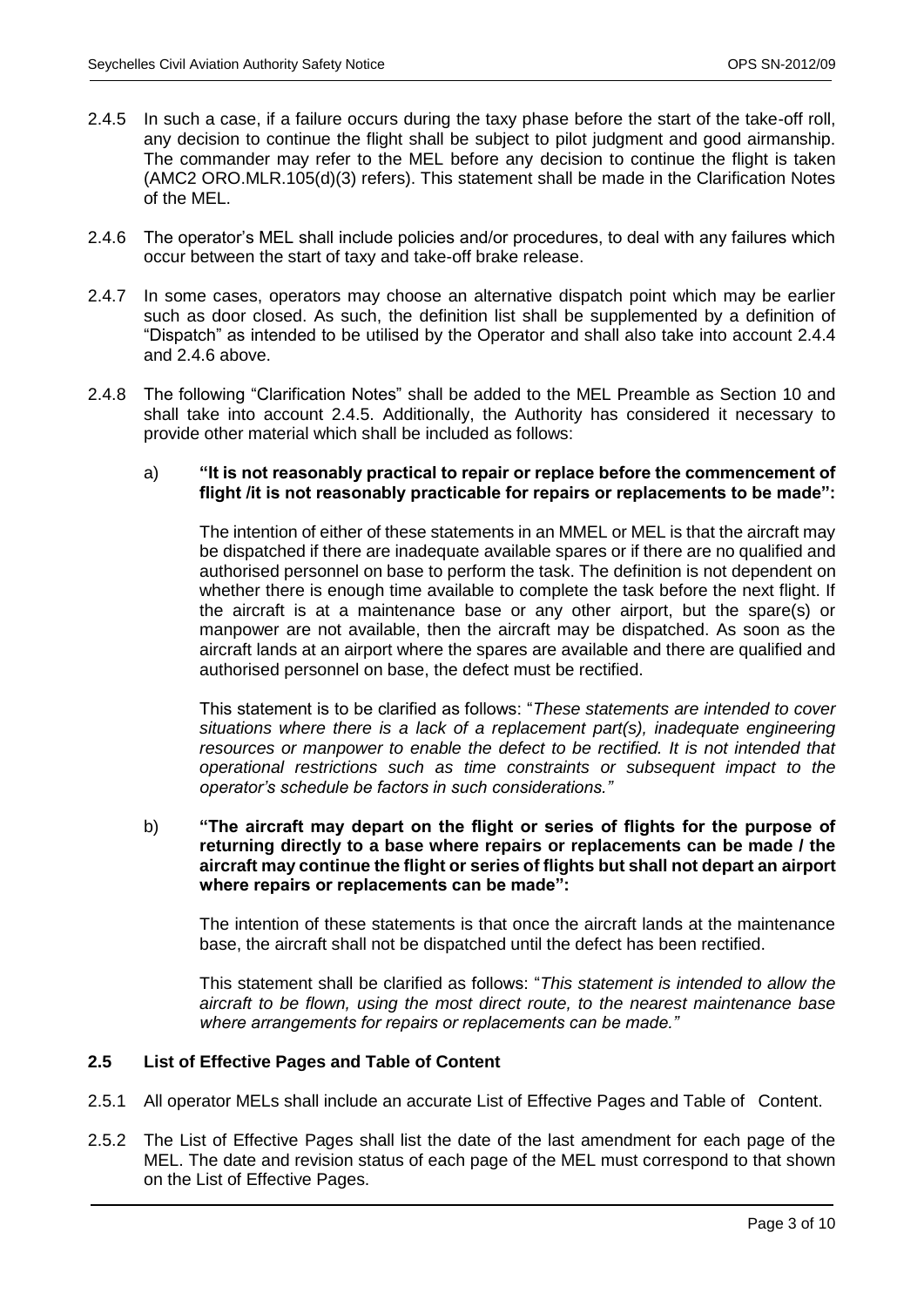2.5.3 The Table of Contents page shall list the section for each aircraft system utilizing the ATA 100 listing as found in the MMEL. The pages shall be numbered with the ATA system number followed by the item number for that system (e.g., the page following 27-2-1 would be 27-2- 2).

# **2.6 MEL ATA Indexing and Equipment Fit**

- 2.6.1 Operators are advised that under all circumstances, the ATA indexing as stipulated by the respective MMEL shall be maintained for initial and continued cross reference to the MMEL.
- 2.6.2 In cases where certain equipment are not installed, operators shall state "Not Installed" below the item. The Authority recommends maintaining all such items in the MEL to facilitate the required entries should the equipment be subsequently fitted and to preserve the sequence of the ATA index.
- 2.6.3 MMELs are regularly reviewed and revised by the State of Design. As a result, certain item listing are either added or deleted or remarks revised. In cases where the MMEL has an item that has been deleted but is kept in the MMEL (eg. Altimeter (deleted)), such items shall be deleted from the MEL. All subsequent ATA indexes for items shall be maintained as per the MMEL.

### **2.7 Number installed and Number Required for Dispatch**

- 2.7.1 Operators shall ensure that the entries for the number installed (usually specified as "-" in the MMEL) in the required column is specified.
- 2.7.2 In most situations the number required for dispatch shall also be specified. There are a few instances that the Authority will accept a "-" in this column. These are instances where the equipment is dependent on particular operations, complement of passengers and/or crew. A few examples include oxygen masks, seats, seat belt, harnesses, life jackets etc… In all such cases the remarks and exceptions column shall contain adequate information to qualify and quantify such considerations.
- 2.7.3 Situations may exist (particularly on helicopters and light twin aeroplanes) where the number installed is the same as the number required. In such circumstances, by default, no relief is possible and as such the repair interval should be deleted and the remark should be substituted with "Required for operations". The item shall not be deleted entirely from the MEL.

### **2.8 Operations (O) and Maintenance (M) Procedures**

- 2.8.1 MMEL's will usually annotate items that require special procedures to be completed as conditions of such alleviations. The O and M procedures shall be annotated accordingly in the operator's MEL as required by CS-MMEL and CS-GEN-MMEL.
- 2.8.2 Operators shall uitilise approved manufacturer publications such as Maintenance Manuals, Flight Manuals, Dispatch Deviation Guides (DDG), Aircraft Deactivation Procedures Manual etc… as sources to derive these procedures. Alternatively, operators may also reference to such documents.
- 2.8.3 The Authority requires that O and M procedures or references to such procedures are placed in two separate sections of the operator's MEL. Placing abbreviated procedures or references to such procedures in the MEL remarks column adds too much clutter.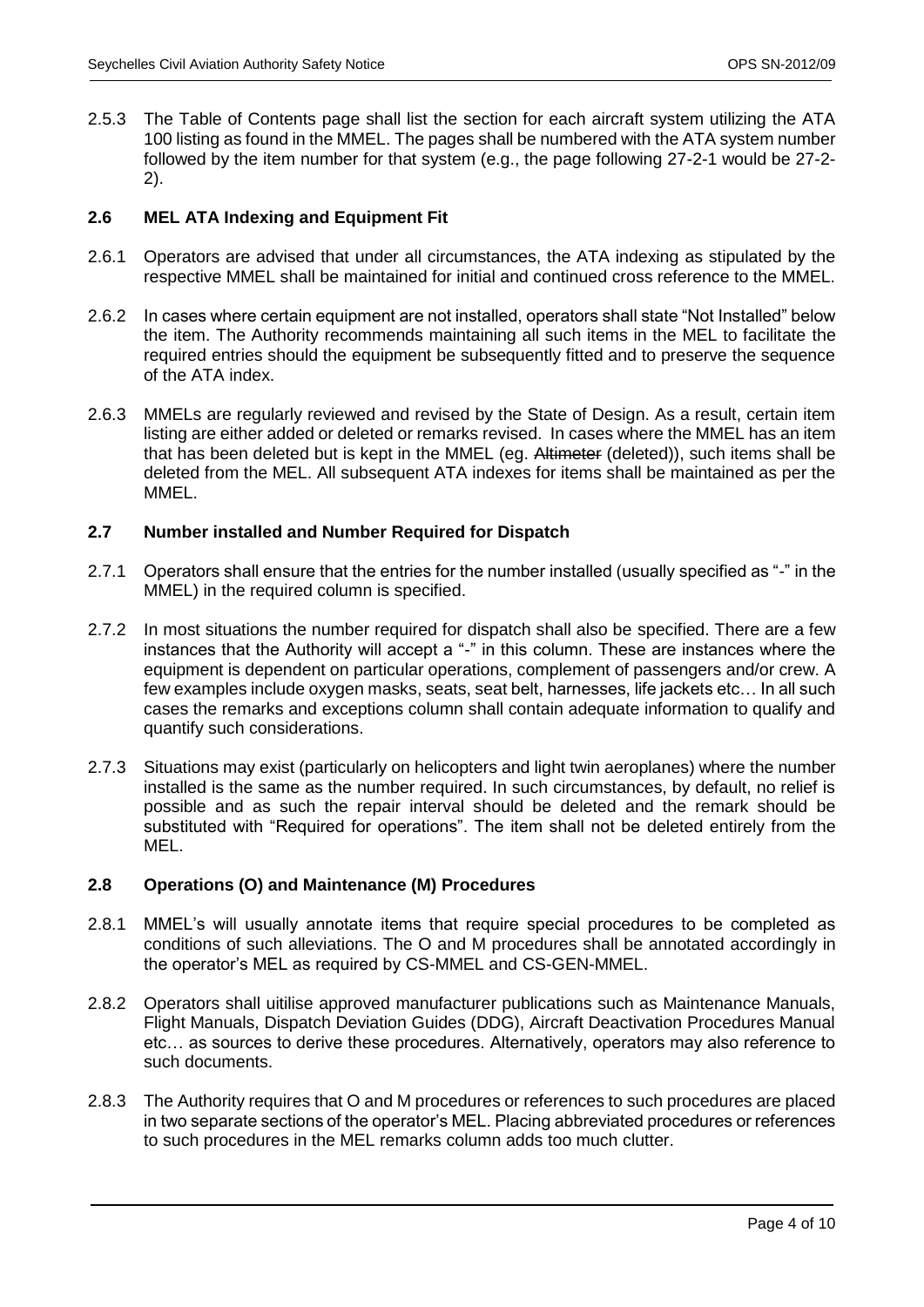- 2.8.4 Where references are utilised to manufacturer publications, it shall contain the title of the publication and Chapter/Section reference.
- 2.8.5 Where the actual procedures are derived and placed as an integral part of the operator's MEL, it shall be clearly identifiable by the respective ATA index to facilitate cross referencing.
- 2.8.6 Operators should note that O and M procedures are a fundamental part of the Authority's consideration in the approval of the MEL and its importance shall not be diminished.

# **2.9 Special Operations (RVSM, RNP, BRNAV etc…)**

- 2.9.1 Special Operations such as RVSM, RNP and BRNAV require operators to annotate minimum equipment carriage for such operations in accordance with ORO.MLR.105(d)(3). The MMEL or relevant Special Operations AMC will present the equipment carriage requirements.
- 2.9.2 Operators shall consult such manufacturer technical publications in the MEL development process. This review is essential especially on large complex aircraft where basic terminology such as "Altimeters" required by the CS-MMEL may actually translate into a range of associated equipment and system on particular types of aircraft (eg. FMS, Air Data and other computers etc….).
- 2.9.3 Operators undertaking such operations shall annotate equipment required for special operations. This shall be achieved by the statement "Required to be operative for {type of operations}".

### **2.10 Operational/Regulatory MEL Policies**

- 2.10.1 CAT.IDE.A.105 prescribes that a flight shall not commence unless the instruments and equipment required under Part CAT.IDE in operable condition for the kind of operations being conducted, except as provided in the MEL.
- 2.10.2 Equipment and systems referred to in Part CAT and NCC Subpart IDE are usually indicated (in the remarks column in non-EASA MMEL) by statements such as:
	- "As required by FARs"
	- "As required by Regulations"
	- "As required by Operating Regulations".
	- "As required by Air Navigation Legislation"
- 2.10.3 The purpose of Appendix 1 to GM1 MMEL.145 is to give operators the guidance necessary to develop the MEL provisions for such equipment, and conditions for the unserviceability, in order that Part CAT and Part NCC are properly complied with. As such, all equipment indicated by these statements shall be referenced this Appendix for the repair interval, number required and associated remarks.
- 2.10.4 Statements such as those listed in 2.10.2 shall not appear in an operator's MEL. The statements are intended that the operator reviews operating regulations of the State of Registry and Operator and alleviation policies which may be different to the State of Design, and finally make the appropriate entries.
- 2.10.5 It is not intended by Appendix 1 to GM1 MMEL.145 that operators include all items into the MEL but rather the MMEL should be the primary document to identify should an entry be made in the MEL. The next step is to utilise the alleviation provided for in the Appendix.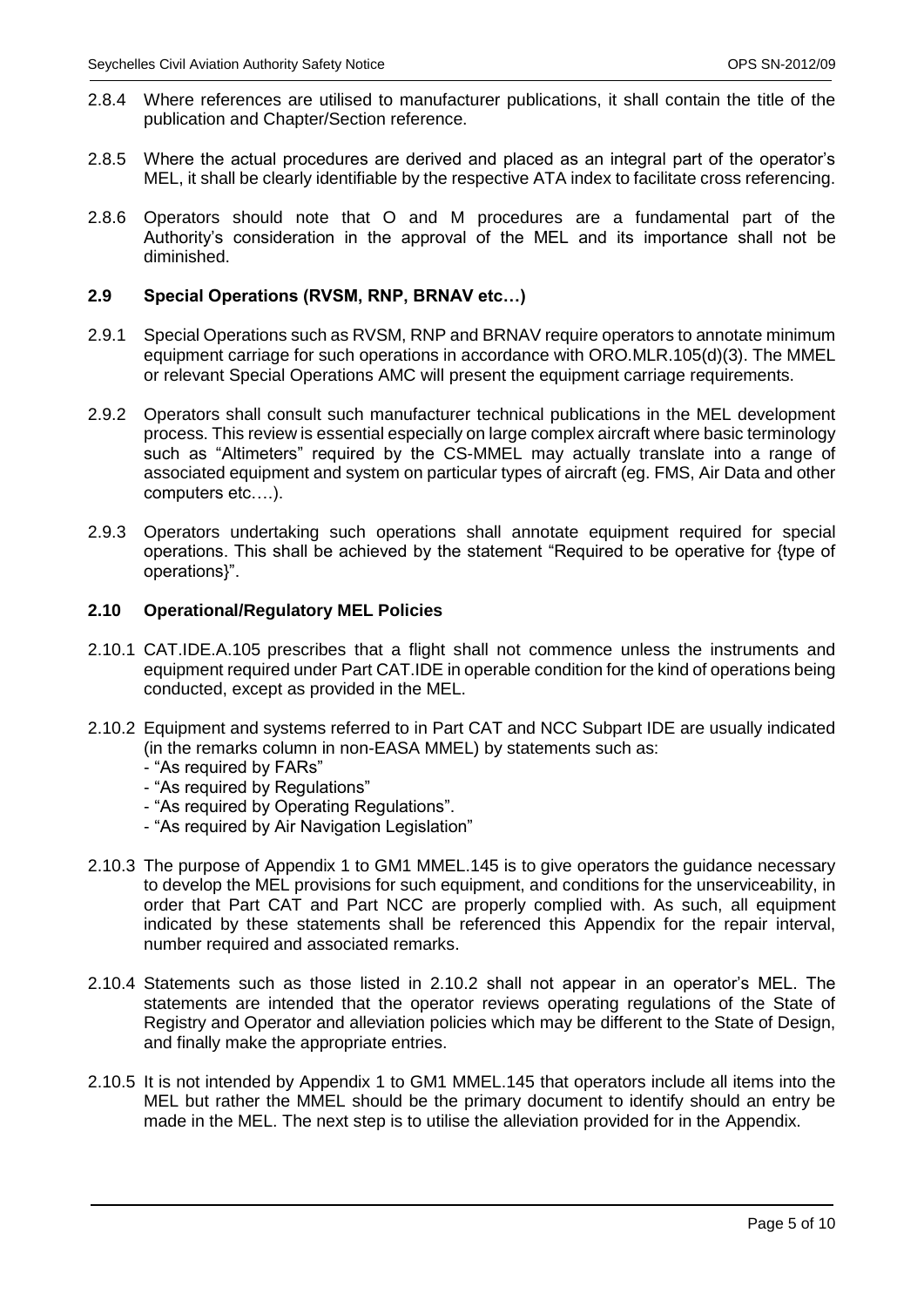- 2.10.6 Appendix 1 to GM1 MMEL.145 may also be used to obtain relief for optional equipment installed but not required by the certifying authority or operational requirements eg. GPS, transponder, weather radar. marine band radios etc…
- 2.10.7 In cases where the Repair Interval in Appendix 1 to GM1 MMEL.145 is more restrictive than the MMEL, the repair interval of the Appendix shall take precedence.
- 2.10.8 There are some cases where even when items are annotated by statements as listed in 2.10.2, the manufacturer has also included certain conditions in the remarks column. In such cases, operators shall ensure that the remarks proposed by Appendix 1 to GM1 MMEL.145 satisfactorily encompass such conditions and where it does not, the operator shall integrate the manufacturer conditions in addition to the Appendix text.
- 2.10.9 The ATA indexes stated in the MMEL may also not correspond to that of Appendix 1 to GM1 MMEL.145. In such cases the ATA indexes in the MMEL shall be utilised for the MEL.
- 2.10.10 It should be noted that the latest EASA requirement applicable for aircraft certified by EASA is that the manufacture has to integrate elements of Appendix 1 to GM1 MMEL.145 into the MMEL.

# **2.11 MEL Applicable to a fleet of same type or series**

2.11.1 MELs may be applicable for a fleet of the same type or series. The operator shall ensure that the aircraft registration (S7-xxx) is used to annotate and differentiate items that are specific to a particular aircraft. Statements below the item such as (S7-xxx only), (Except S7-xxx) or (S7-xxx and S7-xxy only) are acceptable.

# **3. MEL Submission for Approval and Compliance Monitoring Review**

- 3.1 Operators shall ensure that prior to the MEL or MEL amendment being submitted to the Authority for Approval, the document is reviewed for compliance to provisions of Part CAT, Part NCC and any relevant Notices or Directive.
- 3.2 A checklist is presented at Appendix A to this Safety Notice to facilitate the Compliance review.

### **4. MEL Amendments**

- 4.1 AMC1 ORO.MLR.105(c) requires that within 90 days of a revision to the MMEL, the operator shall submit a proposed amendment to the Authority reflecting such amendments. As such, it is recommended that operators establish a process that ensures that the MMEL and MEL is reviewed at time internals necessary to identify such revisions.
- 4.2 It should also be noted that Appendix 1 to GM1 MMEL.145 may also be revised and similarly, the operator shall have 90 days to amend the MEL to reflect the latest revision to the Appendix. The Compliance Monitoring Programme as required by Part ORO.GEN.200 and associated AMC shall include periodic audits of the MEL to ensure compliance to 4.1 and 4.2.
- 4.3 Operators are reminded that the MEL and subsequent amendments are required to be approved by the Authority. This also includes any temporary amendments incorporated prior to another amendment or revision.
- 4.4 Operators shall utilise a proposed amendment format and content in accordance with Appendix 2 of this Safety Notice. The certified completion of the technical review by the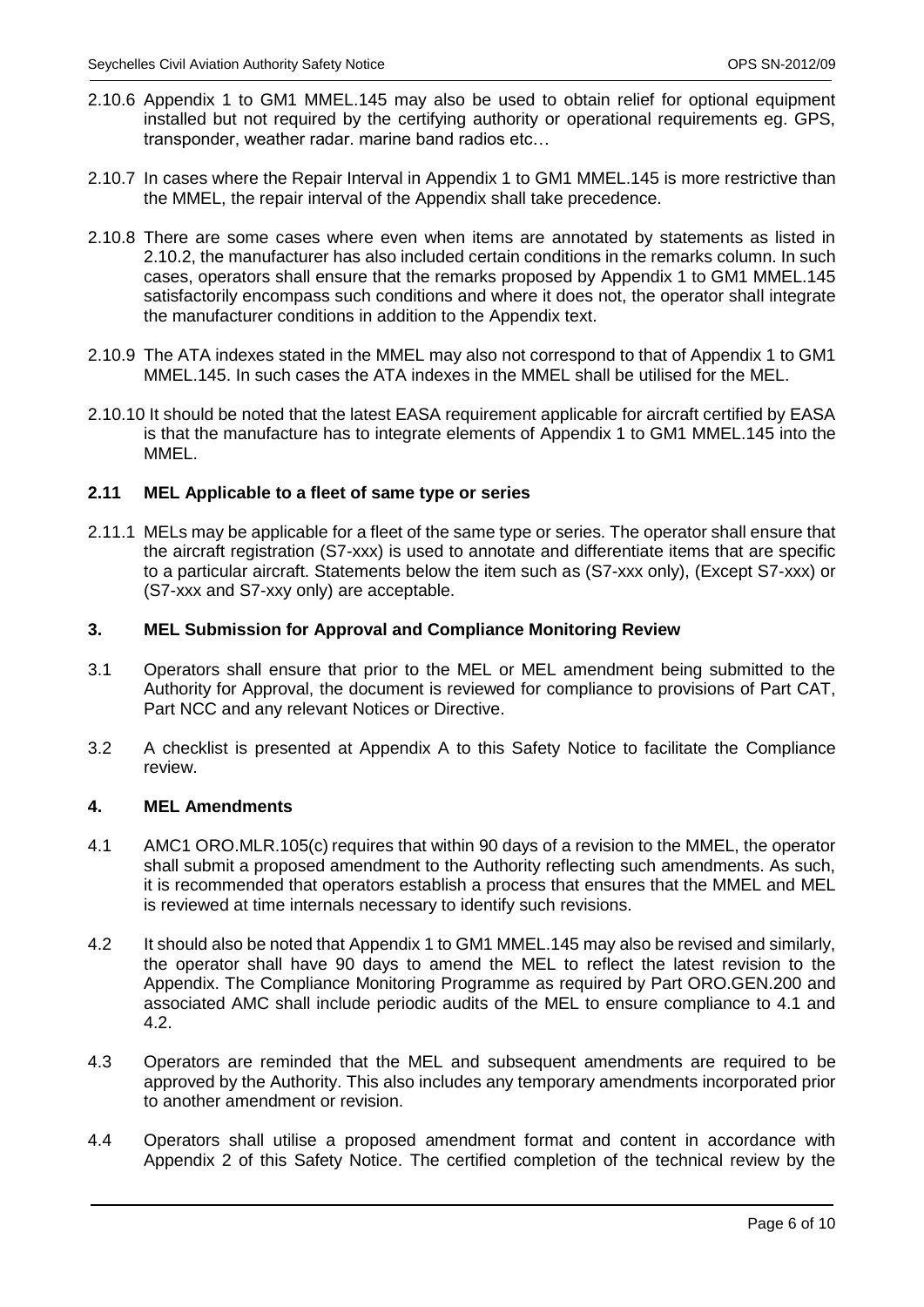Airworthiness and Engineer Licensing Inspectorate and the Flight Operations and Flight Crew Licensing Inspectorate shall convey approval of the proposed amendment.

# **5. RIE Authorisation Request**

- 5.1 It should be noted that the privilege of utilising a RIE is not automatic even where provided for in the MMEL and is further subject to the Authority's Approval as required by Part ORO.MLR.105(f). Misuse of the MEL extension authority may result in the privilege being withdrawn.
- 5.2 In order for operators to obtain the authorisation to use RIEs, they shall apply to the Head of Flight Operations Inspectorate.

### **6. RIE Process**

- 6.1 In cases where RIE authorisation has been granted, the operator shall ensure that rectification is accomplished at the earliest opportunity. The utilisation of RIEs is to be used to allow operators to continue to operate an aircraft after the rectification interval has expired if the rectification has not been possible. To this end, an operator who utilises RIEs will be required to report retrospectively all such uses, together with the reasons for them, to the Head of Flight Operations Inspectorate using an RIE Report Form (an example is attached at Appendix 1).
- 6.2 The RIE authorisation granted by the Authority and related procedures and processes shall be detailed in Section 6 of the MEL preamble. It shall also include details stated in 2.2 above.

### **7. RIE within MMEL**

- 7.1 Based on EASA's ruling on the interpretation of Part ORO.MLR.105(e), in order that an operator can take advantage of RIEs, the MMEL source document (i.e. the manufacturer's MMEL, or the National Authority of the State of manufacturer's MMEL) must in the first instance contain the appropriate entry allowing the extension of a rectification interval. Therefore, the flexibility of ORO.MLR.105(e) does not apply unless the MMEL explicitly allows the use of RIEs.
- 7.2 A number of manufacturers have examined the basis of the Rectification Intervals for B, C and D items and have concluded that it is possible to extend (double) the rectification period. As a result, they have added statements to their MMELs explaining how RIEs can be permitted with the agreement of the Authority.
- 7.3 Other manufacturers were either unable or unwilling to complete a similar review of their MMELs. In the absence of such reviews, the Authority does not have the data upon which to assess the risks involved and therefore is unable further extend any repair interval. In such cases, the operator shall consult the Manufacturer in the first instance.
- 7.4 As stated in 1.2 JAR-MMEL/MEL.081 allows for the extension on category B, C or D. FAA Policy Letter 25 (Definitions, 22) only allows extension on category B and C items for FAA MMELs. In cases where the Authority has accepted the FAA type certification basis and MMEL, the FAA policy letter ruling shall apply.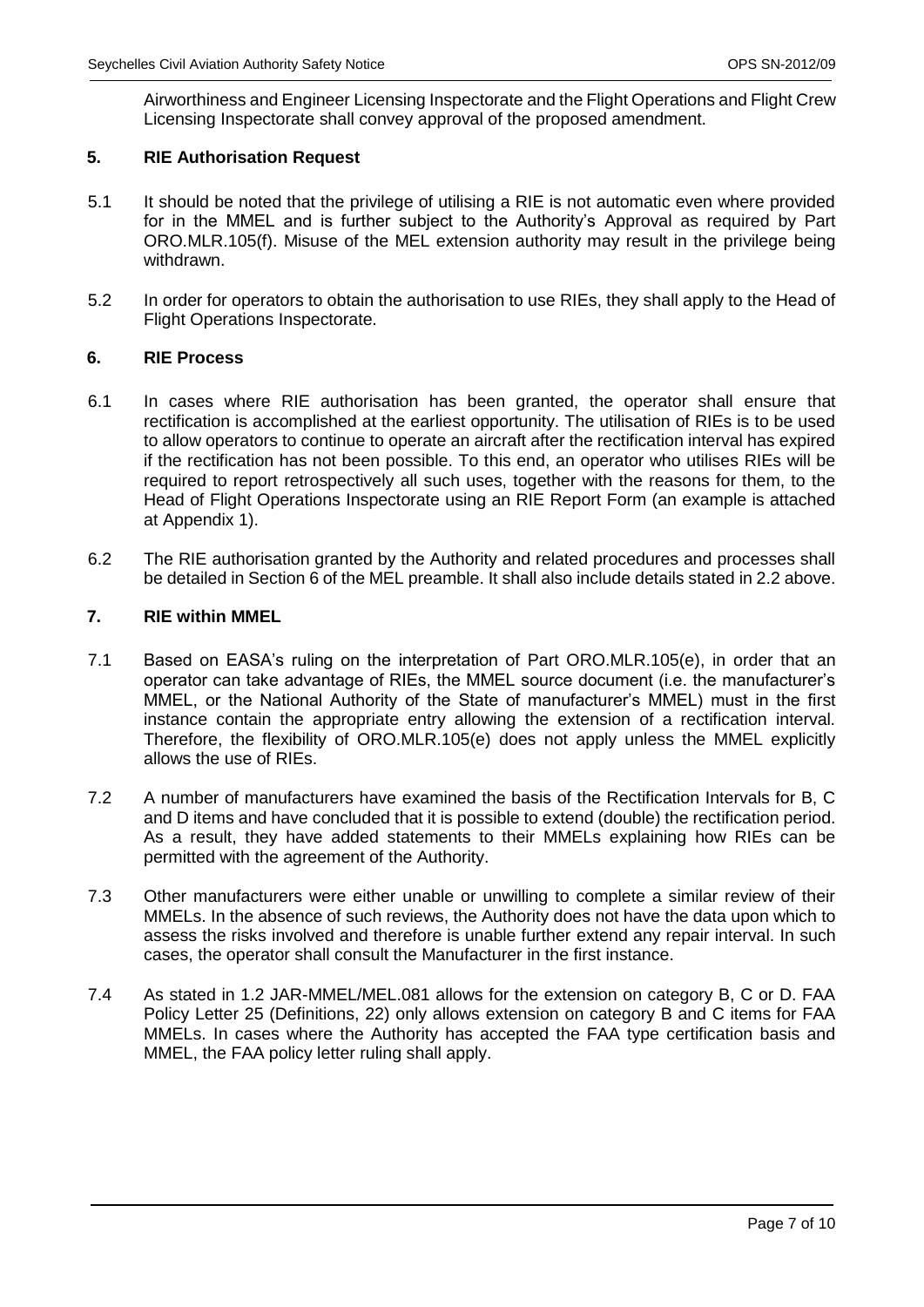# **8. RIE beyond the MMEL guidance**

8.1 In cases where the RIE provided for in the MMEL has been utilised, operators shall consult the Manufacturer on any further extensions prior to making a request to the Authority.

# **9. Queries**

6.1 Any queries as a result of this Safety Notice should be addressed to Head of Flight Operations and Flight Crew Licensing Inspectorate at the following e-mail address: [hfo@scaa.sc](mailto:hfo@scaa.sc)

# **7. Cancellation**

*OPS SN 2012/09 Issue 3*

Head Flight Operations and Flight Crew Licensing Inspectorate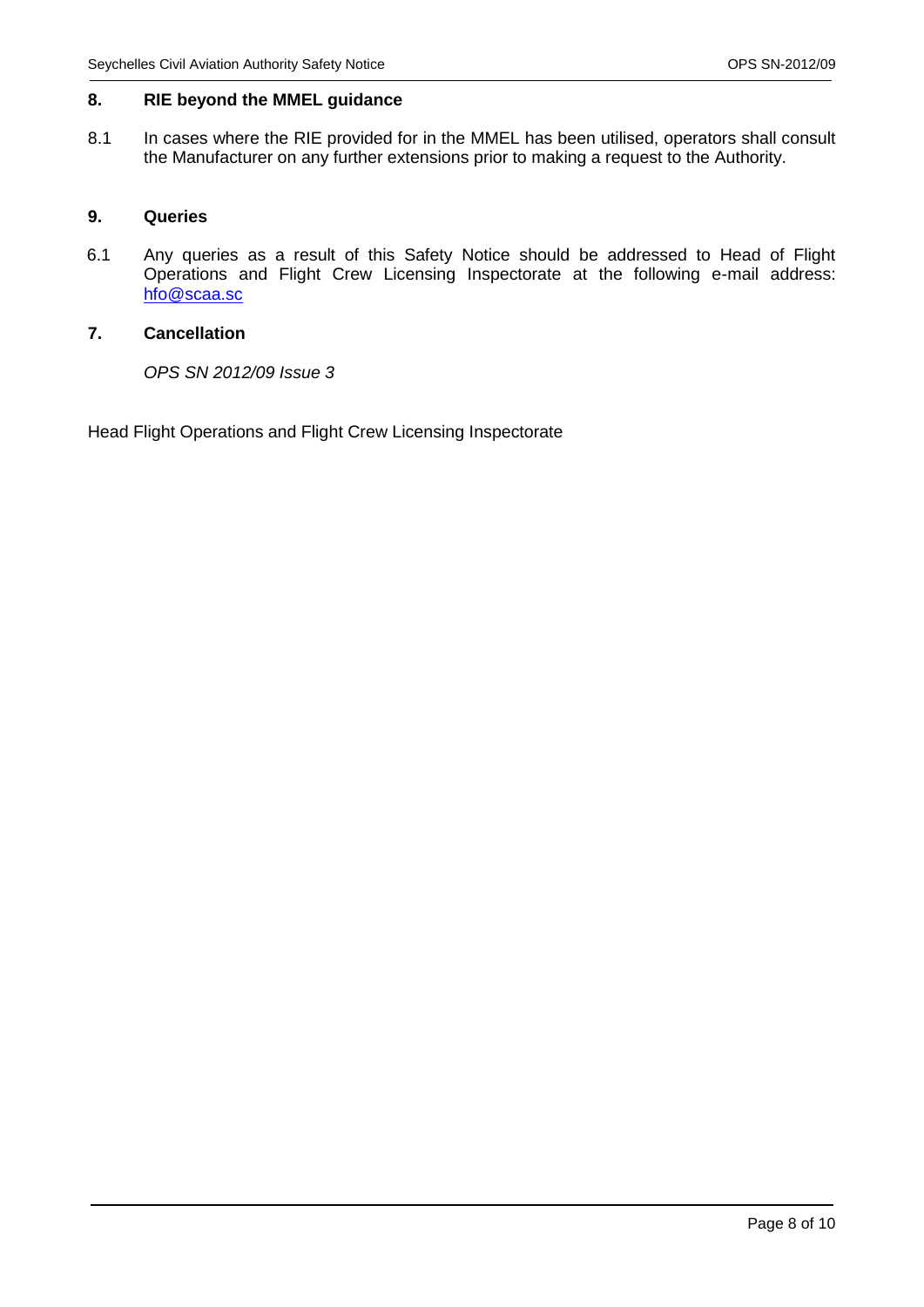# Appendix A

# **MEL Compliance Review**

| Item |                                                                                                                                                                 | Conformance<br>No or N/A) | (Yes, |
|------|-----------------------------------------------------------------------------------------------------------------------------------------------------------------|---------------------------|-------|
| 1.   | Correct MMEL and latest revision utilised and referenced in the MEL<br>Preamble.                                                                                |                           |       |
| 2.   | Format of MEL in accordance with AMC1 ORO.MLR.105(d).                                                                                                           |                           |       |
| 3.   | MEL Preamble in accordance with AMC1 ORO.MLR.105(d)(1).                                                                                                         |                           |       |
| 4.   | Additional line included to Preamble (1.) as per SN 2018/06, 2.4.1.                                                                                             |                           |       |
| 5.   | Definitions to include "Dispatch" as per SN 2012/09, 2.4.4.                                                                                                     |                           |       |
| 6.   | Procedures included for any failure occurring between start of taxy and<br>brakes release as per SN 2018/06, 2.4.5.                                             |                           |       |
| 7.   | Addition of Section 10 "Clarification Notes" to the MEL Preamble as per<br>SN 2012/09, 2.4.8.                                                                   |                           |       |
| 8.   | Addition to Clarification Notes as per SN 2012/09, 2.4.8.                                                                                                       |                           |       |
| 9.   | List of Effective Pages included.                                                                                                                               |                           |       |
| 10.  | Table of Contents included.                                                                                                                                     |                           |       |
| 11.  | MEL ATA indexing, equipment/system, repair intervals, number required<br>and remarks (except as per Appendix 1 to GM1 MMEL.145) as per MMEL.                    |                           |       |
| 12.  | Equipment not installed annotated as "Not installed" as per SN 2018/06,<br>2.7.2.                                                                               |                           |       |
| 13.  | "Number installed" and Number required" specified as per SN 2018/06,<br>2.7.                                                                                    |                           |       |
| 14.  | O and M procedures are included or referenced to other publications and<br>in separate sections to the MEL as per SN 2012/09, 2.8.3.                            |                           |       |
| 15.  | Equipment for Special Operations (ETOPS, RVSM, RNP, BRNAV) have<br>been annotated in accordance with associated TGL and manufacturer<br>technical publications. |                           |       |
| 16.  | Appendix 1 to GM1 MMEL.145 has been adhered to for all equipment<br>relating to JAR OPS Sub Part K and L in accordance with SN 2012/09,<br>2.10.                |                           |       |